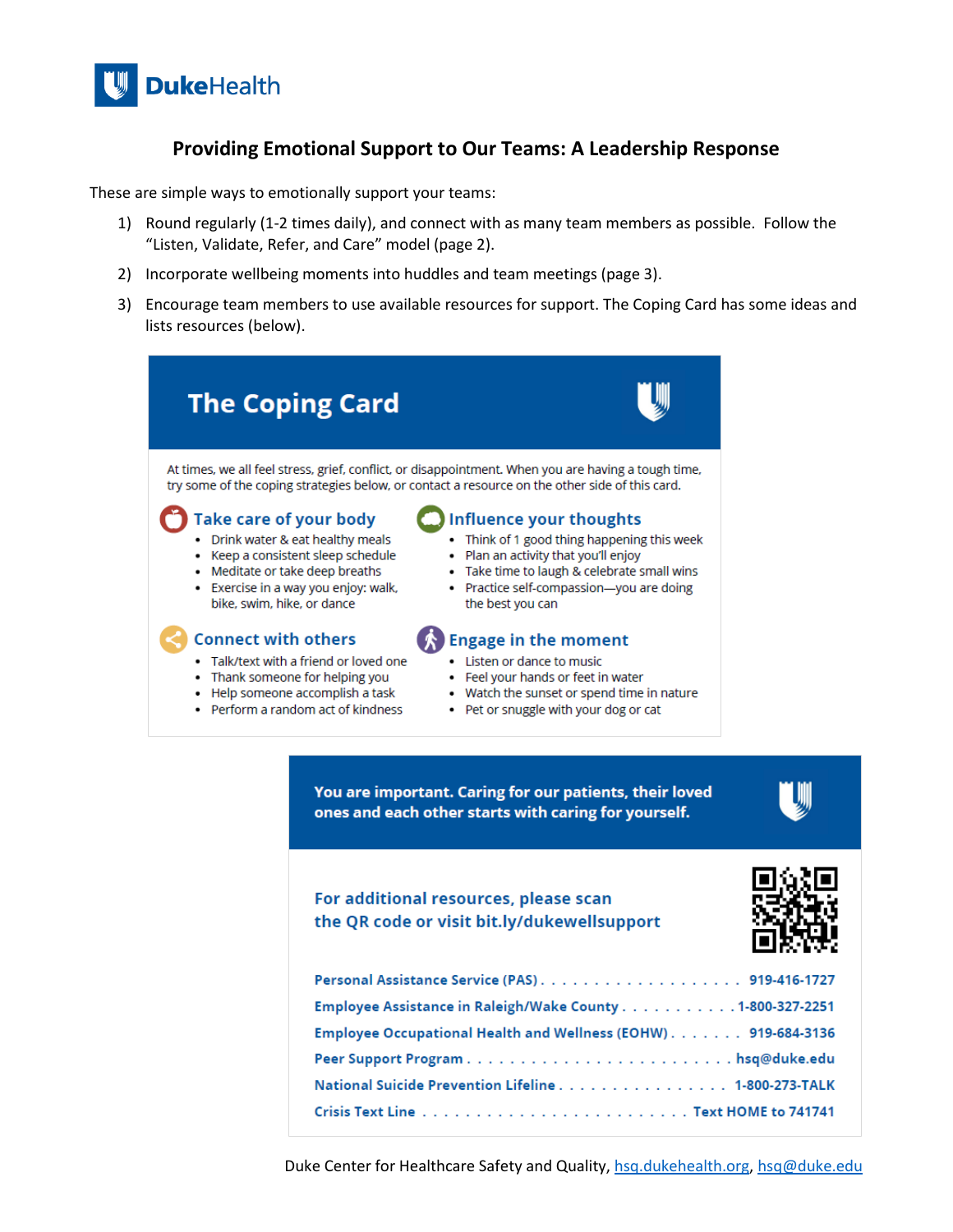

# **Listen. Validate. Refer. Care.**

### **Listen**

Round regularly (1-2 times daily), and connect with as many team members as you can. When you round, actively listen to your team members:

- Ask open-ended questions, like "How are you doing?" and "How can I best support you?"
- Listen actively: nod, maintain eye contact, lean in, etc.
- Listen to truly understand, not to respond.
- Avoid interrupting or offering advice (try to create a different space for problem-solving).
- Before responding, allow a few seconds of silence. Your team member may have something else to say.
- Reflect what your team member has shared with you.
- Express empathy, and acknowledge the emotions being shared.
- Focus on your team members, not your own thoughts (you can focus on your needs later!).

### **Validate**

Consider having separate conversations for problem-solving so that you can simply validate and support your team during rounds—and normalize their reactions.

- "This is incredibly stressful, and your reaction is normal."
- "I'm really sorry; it's such a difficult time."
- "It sounds like this is taking a toll on you."
- And then... "I'm here to support you through this" or "I'm here for you."

Each person may react differently. Common stress reactions:

- Decreased work quality, attention to detail, and ability to focus
- Repeated absences and extended breaks
- Physical symptoms: stomach aches, headaches, changes in appetite
- Increased anger, irritability, and conflicts with colleagues
	- Fatigue or sleep disturbances

## **Refer**

Be aware of and acknowledge the need to access help, including professional counseling, peer support, and other resources.

- Encourage team members to access wellbeing resources.
- Model your own use of wellbeing resources.
- Distribute coping cards (page 3) electronically or as a physical card (we have printed copies).

### **Care**

It is important to care for your team members—and also to care for yourself. These tips are for everyone:

- Lean on your support network (peers, PAS, family)—and encourage your team to do so as well.
- Identify one way you can engage in self-care each day—and ask your team members to do the same.
- After listening to your team members, take time to process—or to just breathe.
- Provide as much specific information as possible to your team members (e.g., policy/practice updates).
- Embed moments of wellbeing in your daily huddles (see next page).
- Thank your team members for all their work. Be specific about why you are grateful.
- Model and encourage wellbeing behaviors: eat lunch, take breaks, and email only while at work.